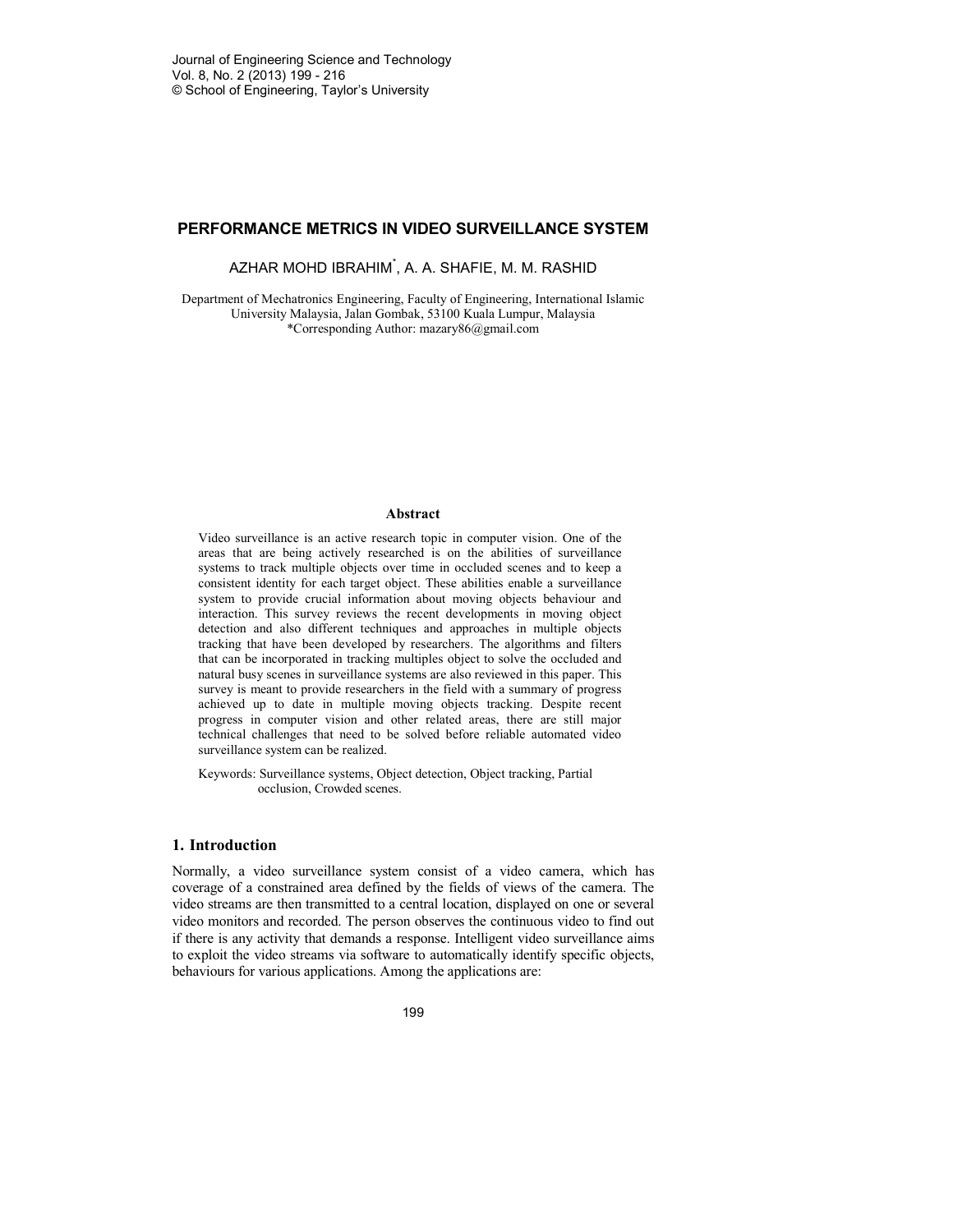| <b>Nomenclatures</b>     |                                                                                                                                                                               |  |  |  |  |
|--------------------------|-------------------------------------------------------------------------------------------------------------------------------------------------------------------------------|--|--|--|--|
| $I_t$<br>$I_{t-i}$<br>Th | <i>FGobject</i> Foreground object<br>Pixel's intensity of the current image, pixel<br>Pixel's intensity of the image occurring i frames in the past, pixel<br>Threshold value |  |  |  |  |
| Greek Symbols            |                                                                                                                                                                               |  |  |  |  |
| $\varDelta t$            | Difference of two frames, pixel                                                                                                                                               |  |  |  |  |

**Surveillance system of vehicles.** Applications of this surveillance system are such as in reporting traffic congestion [1], accidents [2] and dangerous behaviour by road users [3]. Some surveillance systems, which can recognize the vehicle number plates as in [3], can be very useful to traffic departments.

**Surveillance system of human.** Applications on this surveillance system have the ability to analyse behaviour of the people, whether it is abnormal or normal behaviour [4]. If it is abnormal behaviour, the alarm will be automatically triggered. Besides that, the surveillance system also can be used for identification of humans using salient features of the human such as the face [5, 6]. Moreover, it can be used at public places such as supermarkets, homes [7], banks, and parking lots [8]. Figure 2 shows general flowchart of video surveillance system.



**Fig. 1. General Flowchart of Video Surveillance System.**

In this paper, we discussed different techniques of multiple objects tracking in a surveillance system. In section 2, we discussed object detection which is background modelling and segmentation of motion. Section 3 described several methods that have been used in moving object tracking, while section 4 discussed the algorithms and filters for tracking multiple objects. Section 5 is the conclusion of this paper.

# **2. Object Detection**

Detection of moving objects in video streams is the first step in extracting information for many computer vision applications including video surveillance as in Fig. 2. Object detection consists of background modelling and also object segmentation.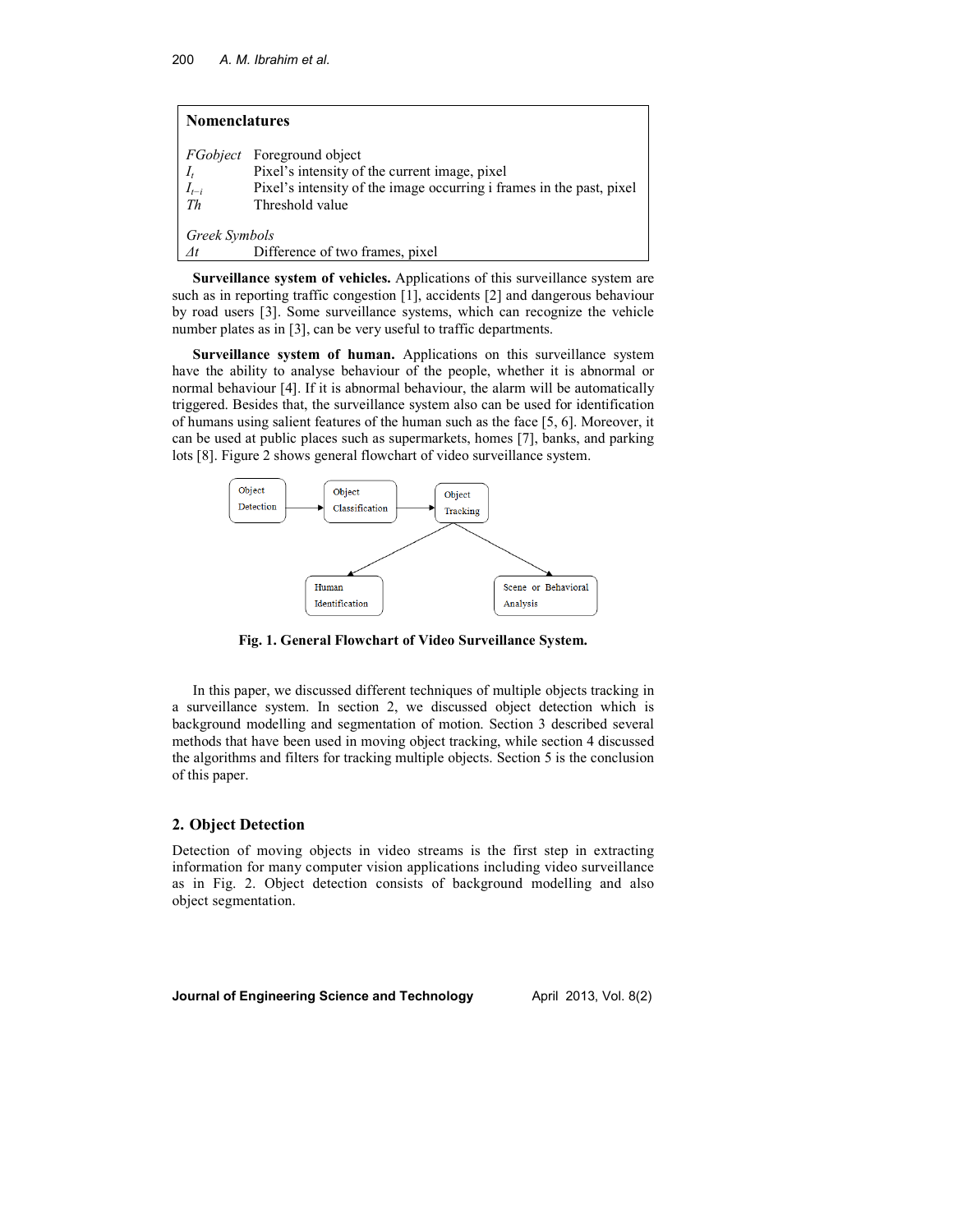

**Fig. 2. General Flowchart for Moving Object Detection.** 

# **2.1. Background modelling**

Background modelling is a step where an image is considered as a background in which it contains the non-moving objects in a video. Usually, the background image needs to be initialized and also maintained by updating it because of the changes in the scene. In order to achieve very good background modelling, it should also tolerate the variation in illumination.

Huwer and Niemann [9] proposed a method which combines a temporal difference method with an adaptive background model subtraction scheme so that the background model is adapted to the variation in illumination. This method performed at least 12% of recognition rates better than the method of adaptive background estimation which uses a modified Kalman filtering technique as in [10]. On the other hand, Gao et al. [11] proposed an adaptive background model estimated by using the Kalman filtering model which is based on local-region and can be used to predict the parameters of the model using a Recursive Least Square Adaptive Filter. The proposed algorithm is adaptive to the illumination changes and variation of input noise.

The background model should also be able to tolerate noise disturbances such as swaying tree branches; where a pixel sometimes observes the branch, changes introduced to the background image such as like objects entering the video frame and keep on being there without moving for a long period of time, and also rippling water which may reflect the sky. Grimson et al. [12] proposed a robust detector that automatically adapts to the video scene by considering each pixel as an independent statistical process, and record the observed intensity at each pixel over the previous frames. Al Najjar et al. [13] proposed a hybrid adaptive background model based on selective Gaussian modelling. The methods in [12, 13] can be used to solve the background problems such as illumination changes and also swaying of the tree branches.

### **2.2. Object segmentation**

Object segmentation is the next step after background modelling. Object segmentation differentiates the background image with the foreground objects. In order to detect the moving object, the pixels which belong to foreground objects need to be distinguished from the background image's pixels. There are three main approaches in order to recognize foreground objects' pixels which are background subtraction, temporal differencing and optical flow.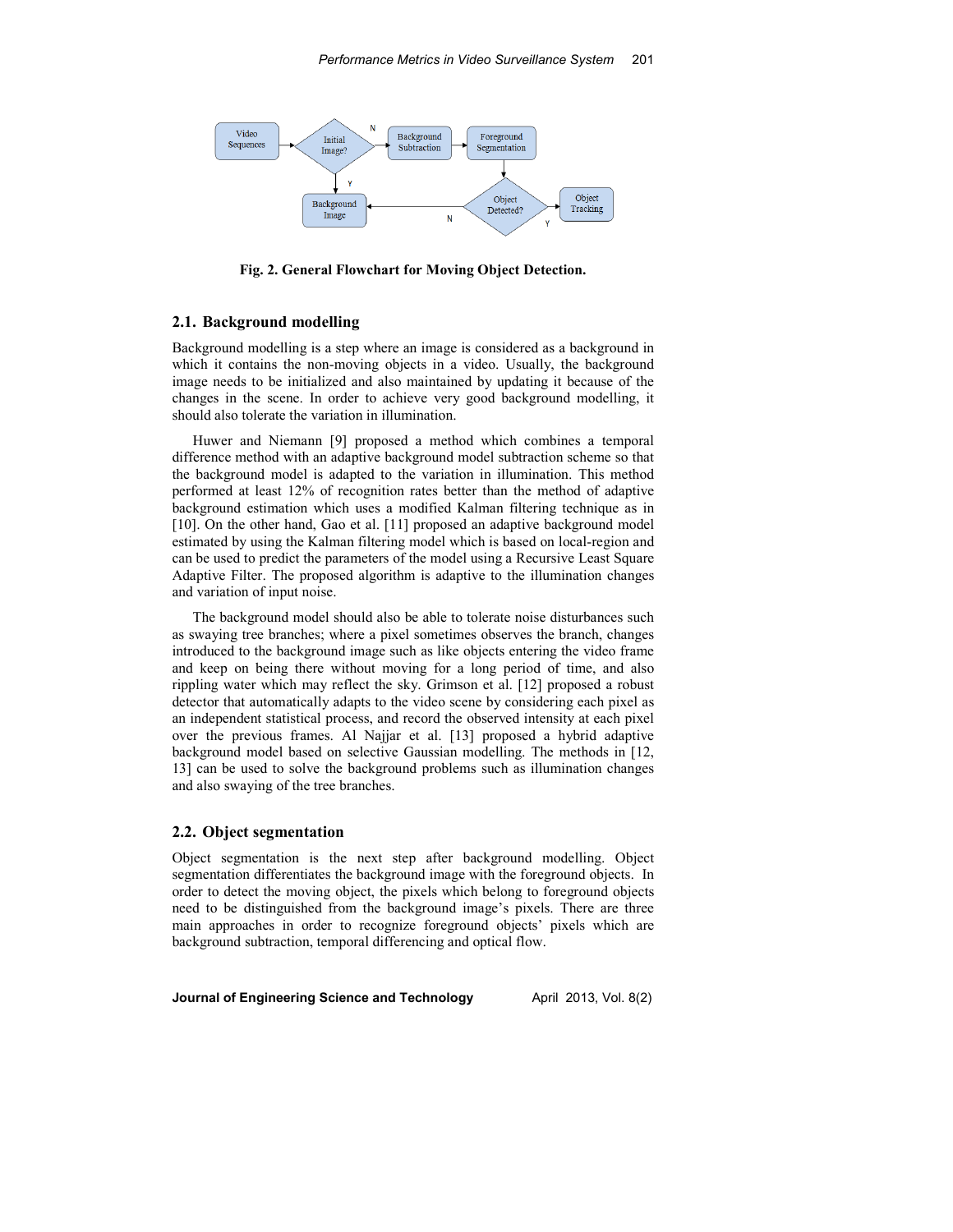## **2.2.1. Background subtraction**

Background subtraction involves comparing a foreground image with a background image. The pixels where there is a considerable difference between the observed and background images show the location of the objects of interest. This can be done by subtracting the observed frame from the video scene from the background image from the video scene and thresholding the result to detect the objects of interest as shown in Fig. 3 (video scene from CAVIAR Test Set [14]).



 **a) Background Image b) Region of Interest c) Foreground Objects Fig. 3. Results of Background Subtraction.**

Background subtraction has better performance in extracting pixels of the foreground objects but it is very responsive to dynamic changes in the video scene such as illumination changes, noise disturbances such as swaying tree branches, and also changes introduced to the background image such as objects entering the video frame and remaining there without moving for a long period of time. Hence, adaptive background subtraction techniques that can automatically create a background image and continuously upgrade are very essential in order to achieve accurate detection of foreground objects [15].

For the person finder or Pfinder in [16], they used a Gaussian model to model the intensity of a single pixel with a single Gaussian distribution as a means to continuously update the background image. However, the method cannot be used to compensate for sudden illumination changes. Tiehan et al. [17] proposed a background subtraction algorithm to separate foreground objects from the background by compensating the input frames and compared with the given reference frame. They also replaced the widely used morphology operations by adopting a spatial filter to suppress various noises due to the swaying of the tree branches. Here, the method cannot compensate for illumination changes and large scale camera motion. Stauffer and Grimson [15] proposed adaptive background subtraction by modelling each pixel as a mixture of Gaussians and using an on-line approximation to update the background image so that can be used reliably with lighting changes, repetitive motions from clutter, and long-term scene changes. However, the technique using mixture of Gaussians involves lots of computations.

# **2.2.2. Temporal differencing**

Temporal differencing [18] is done by comparing the pixels of two or more consecutive frames which is separated by constant times. Temporal differencing is very suitable for dynamic environments such as variation of illumination and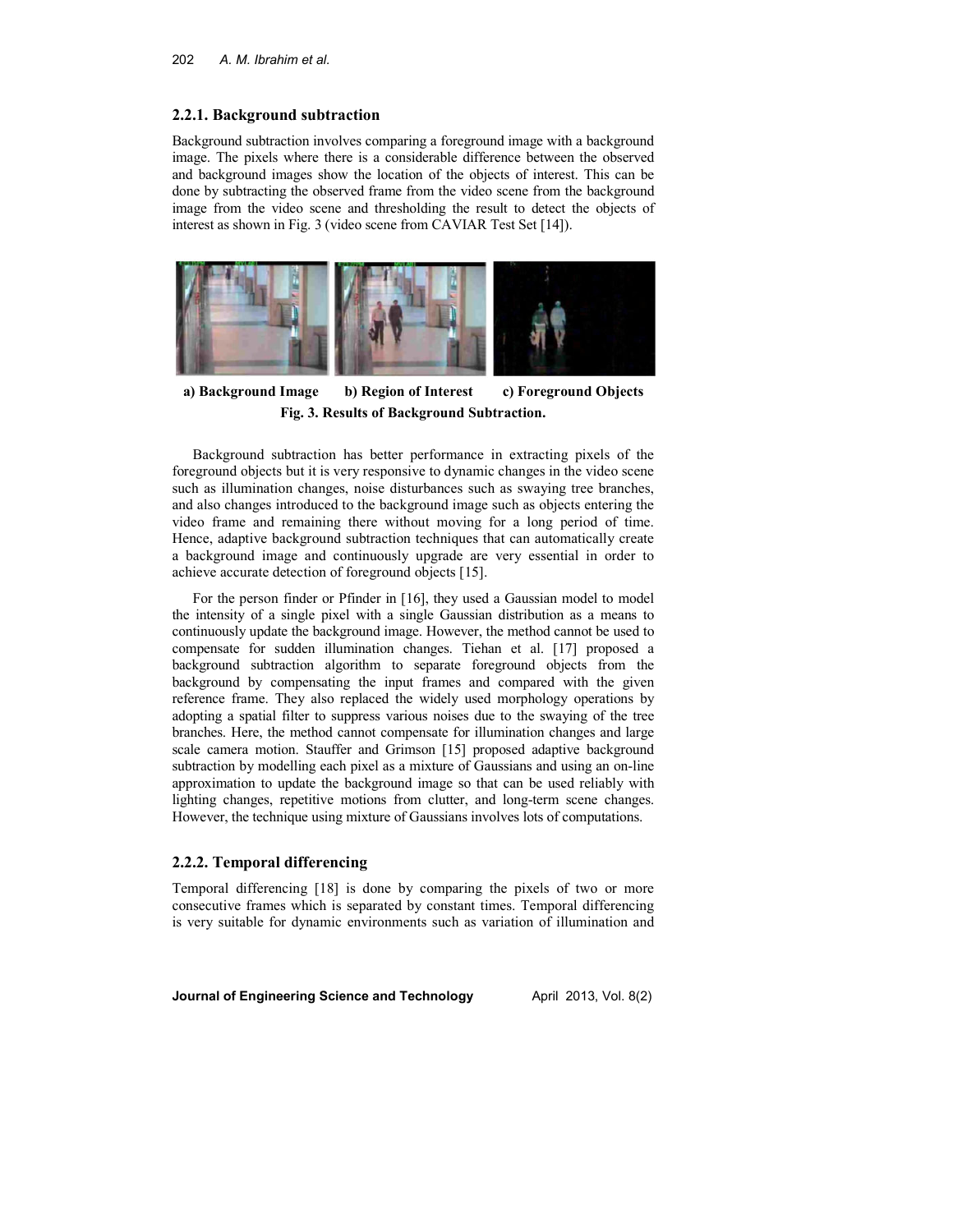also it does not require background initiation as in the background subtraction method. This method generally can be calculated as follows:

$$
\Delta t = \max\{|I_t - I_{t-i}\}\tag{1}
$$

where *I<sup>t</sup>* is the pixel's intensity of the current image, and *It−i* is the image occurring *i* frames in the past. When a pixel's intensity value changes swiftly, the value of *∆t* increases. If the change in the intensity of the pixels at location (*x*, *y*) is more than threshold value, so, that pixel is considered as foreground object that is assigning 1 for foreground object,

$$
FGobject(x, y) = \begin{cases} 1, \Delta t(x, y) > Th \\ 0, \Delta t(x, y) \leq Th \end{cases} \tag{2}
$$

where *Th* is a threshold for classifying whether the pixel belongs to an object or background.

Rahim et al. [19] detected the moving vehicles using temporal differencing method or also known as frame differencing method. However, this method has a limitation in extracting all relevant feature pixels. Fujiyoshi et al. [20] proposed temporal differencing method using adaptive thresholding calculated from intensity changes in the past few frames in order to detect the moving objects in the outdoor environment. Recently, Zhang et al. [21] proposed motion detection technique by combining background subtraction and temporal differencing methods. Firstly, for background subtraction using adaptive background model by Gaussian model for each pixel in the image sequences, then, to update the background image is done through using three temporal differences to search for the overlapping parts of continual three frames. However, the method cannot be used when the occlusion occurs and sudden lightning changes occur.

Yoo and Park [22] proposed the temporal differencing method based on signed difference which represents the pattern of motion in a given region. In this method, a signed difference image is acquired by subtracting two consecutive frames then for each fixed blocks in the signed difference image, a motion pattern is calculated by Earth Mover's Distance (EMD). Li and Leung [23] presented combination of two motion techniques which are background subtraction and temporal differencing.

#### **2.2.3. Optical flow**

Optical flow [24] is a two-dimensional vector field that represents velocities and their directions in each point of the image. Hence, Optical flow allows moving objects to be detected based on their individual velocities. The advantages of Optical flow method are it is not sensitive to illumination changes and also noises such as shadows. Denman et al. [25] presented an algorithm that uses the motion segmentation results to update the optical flow calculations and ensure that optical flow is only calculated at pixel resolution. Tracking of the flow vectors is employed to improve performance and detect discontinuities, which can indicate the location of overlaps between objects.

Andrade et al. [26] proposed framework that detects the changes in the video scenes from optical flow and encoded by a Hidden Markov Model to classify abnormal events. Kemouche and Aouf [27] presented a motion segmentation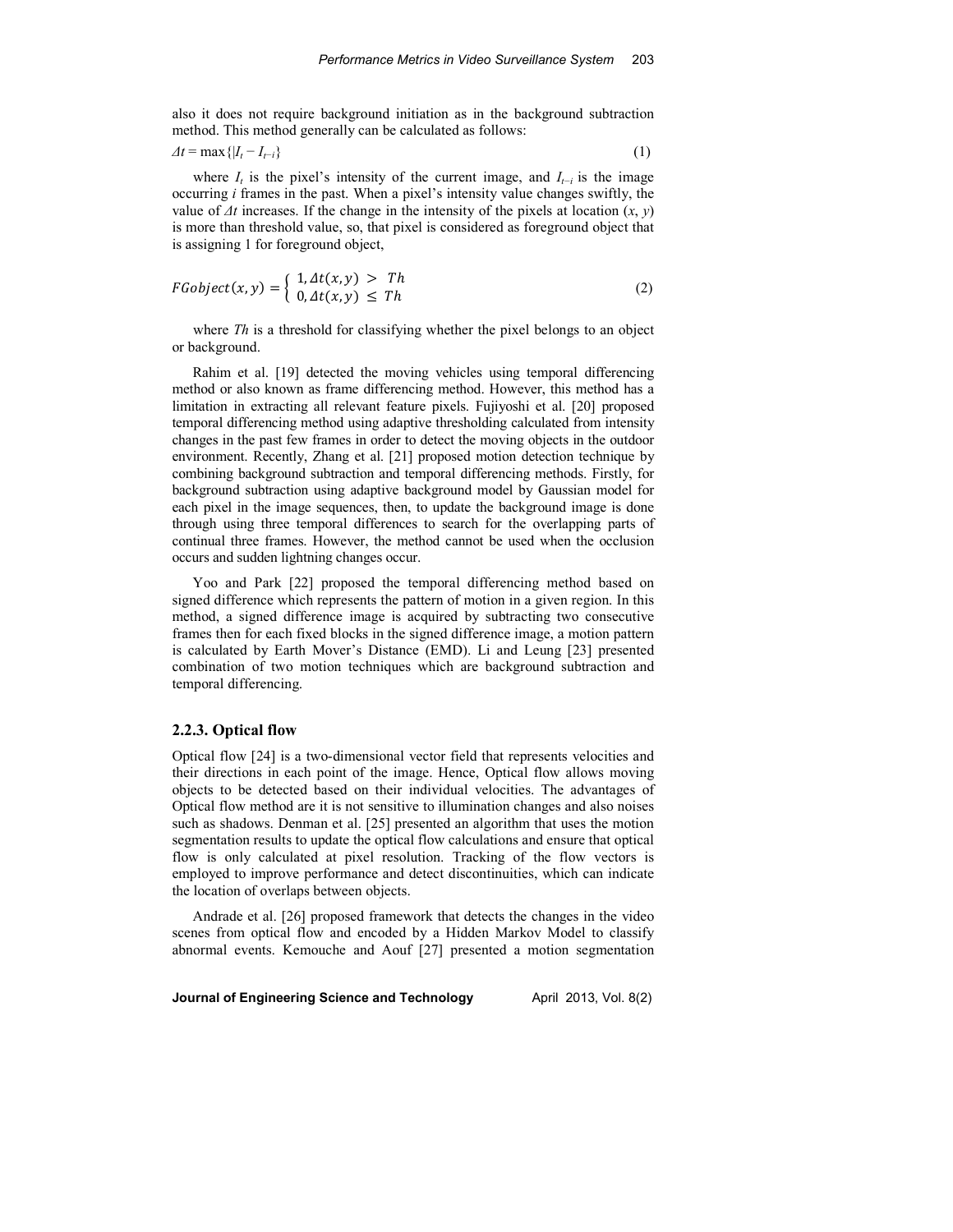#### 204 *A. M. Ibrahim et al.*

approach based on a subtraction of background model that integrates optical flow information with colour information in the background model in which the colour background subtraction model is based on spatially global Gaussian mixture. However, moving object detection using optical flow involves expensive computations and not really suit for real-time surveillance systems. Recently, Zhang [28] presented an algorithm of detecting and tracking moving objects based on optical flow in polar-log image, as a result it increased the accuracy of optical flow calculation and also reduced the computation time.

In this survey, some of the limitations that normally faced in the object segmentation, methods that researchers used to overcome it and the results achieved are given in Table 1. Here, the system developed whether outdoor or indoor environment and the results that were given in Table 1 are as stated in their respective publications.

## **3. Object Tracking**

When the objects is successfully detected in the video surveillance system, the next step in the video surveillance system is to successfully track the moving objects from one frame to another in following scenes. Moving object tracking is a vital task in computer vision systems for surveillance, traffic monitoring or intelligent surveillance systems. When multiple tracked objects merge into groups with various complexities of occlusion, tracking each individual object through crowds becomes a challenging task.

One of the most crucial criterions for intelligent surveillance systems is to track multiple objects over time in occluded scenes and to keep a consistent identity for each target object. This is due to its ability to provide crucial information about human behaviours, human interactions, and relationships between objects of interest [29]. In order to achieve real-time tracking of the moving objects, the exact position of moving objects must also be confirmed.

There are many challenges in tracking the moving objects such as associate target objects in consecutive video frames. This is difficult when the objects are moving fast relative to the frame rate. There are also other problems in tracking the moving objects such as when the features in the background images occluded to the features of the foreground objects. This can happen in the case where there are many people in the scene or in the occluded scenes.

According to Yilmaz et al. [30], occlusion itself can be divided into selfocclusion, interobject occlusion, and also background occlusion. Self-occlusion can occur when tracking articulated objects and it refers to the feature of an object occludes to another. Meanwhile, interobject occlusion happened when handling the tracking of multiple objects that are occluding each other. Similarly, occlusion by the background occurs when the features in the background images occluded to the features of the tracked objects.

There are many tracking methods which can be divided into five categories in general: region-based tracking, active contour or snakes based tracking, featurebased tracking, model-based tracking, and hybrid tracking. Besides that, there are many algorithms or mathematical tools which are being used by researchers for filtering and also for data association issue (to solve occluded objects) which also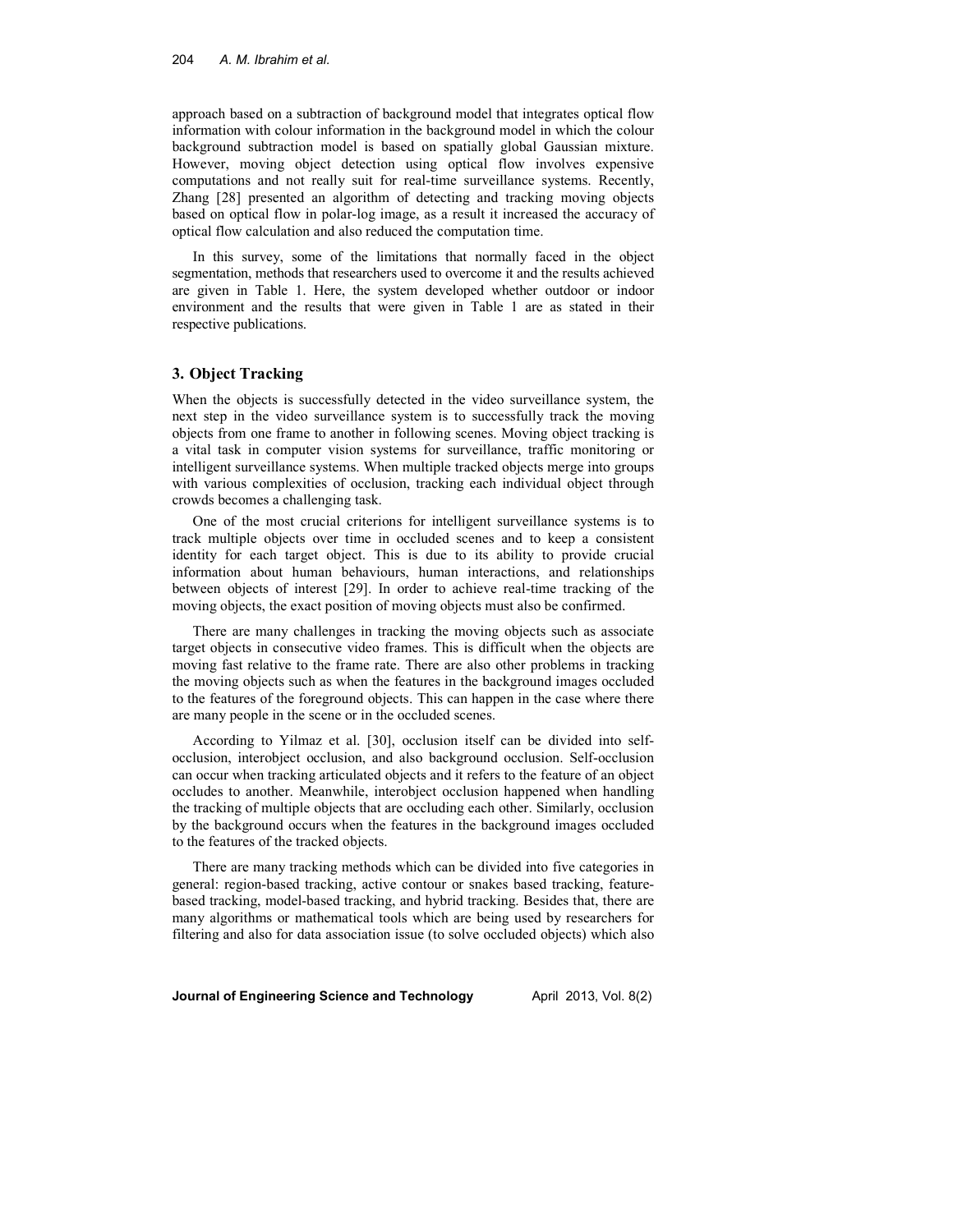discussed here. The engrossed reader can use the references attached in this paper for more details on these tracking of multiple objects techniques.

| <b>Limitations</b>                                                                    | <b>Solving Methods</b>                                                                           | <b>Results</b>                                                                                                                                                                                          | $\bf{O}$ | I | Ref.   |
|---------------------------------------------------------------------------------------|--------------------------------------------------------------------------------------------------|---------------------------------------------------------------------------------------------------------------------------------------------------------------------------------------------------------|----------|---|--------|
| Illumination changes                                                                  | Combination of<br>adaptive<br>background<br>subtraction and<br>temporal<br>differencing          | The method performs 12%<br>better for the static change<br>detection and it performs 17%<br>better result when the<br>background representation<br>was adapted to the image<br>sequence.                | Y        | Y | [9]    |
|                                                                                       | Adaptive<br>Background<br>Subtraction                                                            | The method gives satisfying<br>results in updating the<br>background model in the<br>situation of late afternoon, a<br>rainy day, and illumination<br>under streetlight in the<br>evening.              | Y        | N | [11]   |
| Variant Input Noise;<br>swaying of tree                                               | Adaptive<br>Continuously adapt the scene<br>Background<br>in outdoor environment.<br>Subtraction |                                                                                                                                                                                                         | Y        | Y | $[12]$ |
| branches, rainy day,<br>etc.                                                          | Hybrid adaptive<br>background model                                                              | The method gives precision of<br>0.9561, false alarm (0.2586)<br>and detection failure (0.0439).                                                                                                        | Y        | N | $[13]$ |
| Shaking Camera and<br>input noise of<br>swaying tree<br>branches and<br>shadows       | Adaptive<br>Background<br>Subtraction                                                            | The method performs 15 fps,<br>2.13 of CPI (average number<br>of clock cycles for executing an<br>instruction) and 0.74 of MPI<br>(average number of data<br>memory access per instruction<br>executed) | Y        | Y | [16]   |
| Illumination<br>Variation, repetitive<br>motions from clutter,                        | Adaptive<br>Background<br>Subtraction                                                            | The method performs 11-13<br>fps.                                                                                                                                                                       | Y        | Y | $[17]$ |
| long-term scene<br>changes and rainy<br>and snowy day                                 | Temporal<br>Differencing                                                                         | The method performs 30 fps.<br>The results are given in the<br>visual sample comparing with<br>other method.                                                                                            | Y        | Y | [22]   |
|                                                                                       | Temporal<br>Differencing                                                                         | The results for targeted<br>vehicles are shown in chart<br>form and visual sample.                                                                                                                      | Y        | N | [19]   |
| Illumination<br>Changes, Dynamic<br>scene changes and<br><b>Background</b> Initiation | Adaptive<br>Temporal<br>Differencing                                                             | The method performs 11-13<br>fps, successfully detects<br>92.5% human, 93.5% human<br>group, $92.5\%$ bike and $100\%$<br>vehicle.                                                                      | Y        | N | [20]   |
|                                                                                       | Combination of<br>background<br>subtraction and<br>temporal<br>differencing                      | The method gives the<br>detection rate of 92.6%, the<br>rate of false negative was<br>7.4%, and the rate of false<br>positive was 0%.                                                                   | N        | Y | $[23]$ |
| Illumination changes,<br>backgrounds<br>disturbing, shadow,<br>etc.                   | Combination of<br>background<br>subtraction and<br>temporal<br>differencing                      | The method gives 100%<br>accuracy in indoor area and<br>94.3% accuracy in outdoor<br>area                                                                                                               | Y        | Y | [21]   |

**Table 1. Performance Metrics for Background Modelling (O: Outdoor Environment and I: Indoor Environment).**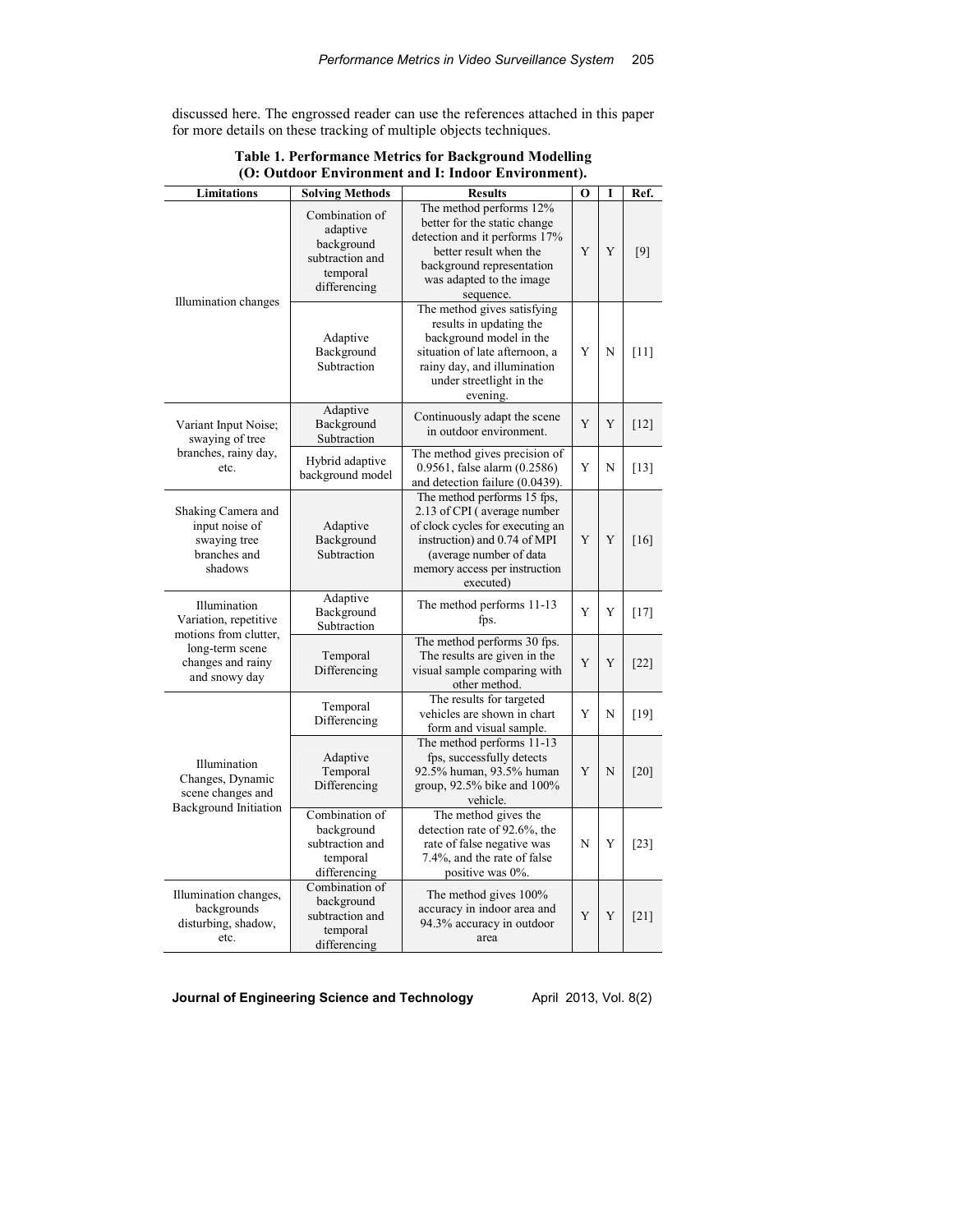# **3.1. Region based tracking**

The idea here is to identify a connected region in the image associated with each moving objects and then track it over time. Initialization of the process is most easily done by the background subtraction technique and motion regions are usually detected by subtracting the background image from the current image. Adaptive background subtraction techniques can be used for background subtraction or existing methods, and then tracked over time using information provided by the entire region such as motion, size, colour, shape, texture and centroid. The advantages of region based method are it does not required to predict the spatial position of blobs nor velocity of the moving objects and also it is quite simple also. Besides that, it is also computationally efficient and works well in not occluded scenes such as free-flowing traffic.

Fang et al. [31] presented multiple object tracking using region based method by separating motion of moving objects into five states: entering, leaving, merging, splitting and normal. Region corresponding is used to detect these 5 states. However, for splitting states, region based cannot be used due to the problems of distinguishing and labelling the objects. So, the adaptive colour model for each target using colour-histogram statistical characteristics is modelled. Colour-histogram statistical based tracking for splitting state is good; yet, it is very sensitive when the persons wear similar colour clothes.

Besides that, Luo and Bhandarkar [32] proposed region-based multiple object tracking using Kalman filtering and elastic matching. The Kalman filtering algorithm is used as the velocity prediction model on account of its simplicity. The elastic matching algorithm is used to measure the velocity field which is then approximated using B-spline surfaces. Since this region based tracking used Kalman filtering and also elastic matching, it does not rely on background subtraction.

#### **3.2. Active contour based tracking or snakes**

The idea is to have a representation of the bounding contour of the object and keep dynamically updating it. This method instead of tracking the whole set of pixels comprising an object, the algorithms track only the contour of the object. Chen [33] combined real-time tracking object recognition using contour-based tracking and neural fuzzy network. Contour-based model is used to extract the object's feature vector and also to track the object and a self-constructing neural fuzzy inference network is used to train and recognize moving objects.

Baumberg and Hogg [34] combined dynamic filtering with a modal based flexible shape model to track an articulated non-rigid body in motion. The active shape model used was generated automatically from real image data and incorporates variability in shape due to orientation as well as object flexibility. This method can be used to track the silhouette of a walking pedestrian in real time, but the poses and views should be well represented in the training set in order to track well.

Chen et al. [35] integrated Hidden Markov Model and unscented Kalman filter into powerful parametric contour tracking framework in a nonlinear dynamic system. This method resulted in better contour smoothness constraint based on joint probabilistic matching and robust to lighting or appearance changes. The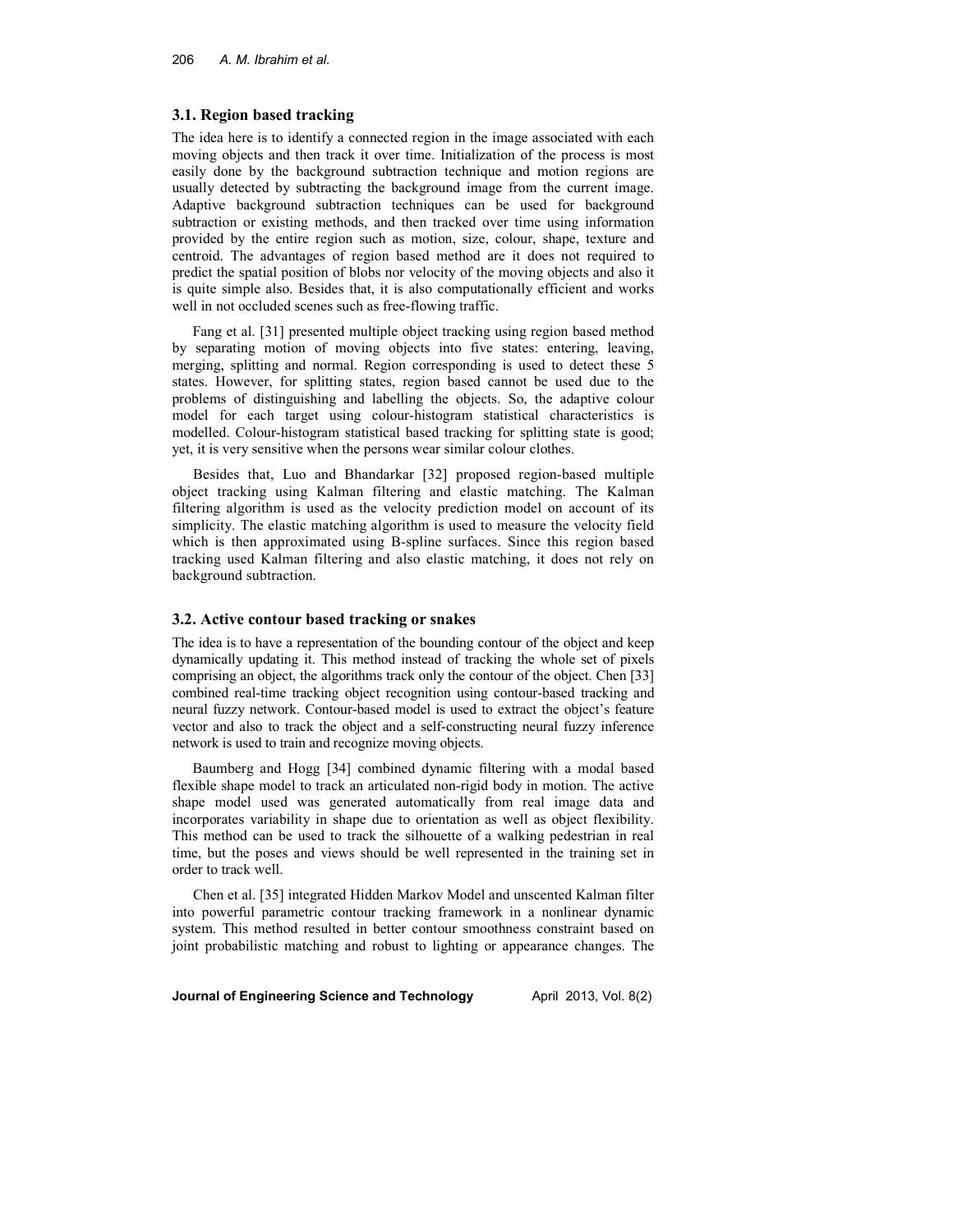advantage of having a contour based representation is it can reduce computational complexity but it requires accurate initialization.

# **3.3. Feature-based tracking**

The idea here is to abandon tracking objects as a whole but instead tracks subfeatures such as distinguishable points or lines on the objects. Here, the tracking algorithm is done by extracting elements, clustering them into higher level features and then matching the feature between images. The advantage of this approach is that even in the presence of partial occlusion, some of the subfeatures of the moving object remain visible such as face [5, 6] in the case of human, so that visible features can be used track the moving object. However, there is a problem in grouping similar set of features that belongs to the same object such as in the case of vehicles.

In the case of vehicle tracking, Beymer et al. [36] used vehicle sub-features as a tracking feature of the vehicle to make the system robust to partial occlusion. In order to group together sub-features that come from the same vehicle, the constraint of common motion is used.

Choi et al. [37] developed an image based system that detects and tracks multiple moving vehicles from the sequences of images using quad-tree segmentation and the Scale-invariant Feature Transform (SIFT) to improve the performance which is robust to changes of the intensity, shape, and scale of object caused by movement. Feature-based methods try to extract salient features such as edges and corners in order to track the moving vehicle.

## **3.4. Model-based tracking**

Tracking an object in a video sequence means continuously identifying its location when either the object or the camera is moving. Model-based tracking method track objects by matching projected object model which is constructed with prior knowledge, to foreground image [38]. The prior object model using 3D knowledge can come in the form of a CAD model of a scene object, a set of planar parts, or even a rough 3D model such as an ellipsoid which can be created using either automated techniques or commercially available products [39]. The human body model state consists of information about 3D location and orientation of the body and also describing the articulation of the body.

Conaire et al. [40] used adaptive appearance model to track the objects such as human and vehicles. Here the object models represented as rectangular grids of pixels, with each pixel modelled as a Gaussian distribution. Additionally, each pixel is assigned an importance depending on how often it occurs as foreground. This is used to down-weight the background pixels that should not be tracked.

# **3.5. Hybrid tracking**

Hybrid tracking is designed as combination methods between region-based and feature-based tracking. In this method, the advantages of two methods are used by considering first the object as an entity or in the aspect of region and then by tracking its salient features. Dan and Yuan [41] presented real-time tracking in video surveillance system using both region and feature based tracking. Moving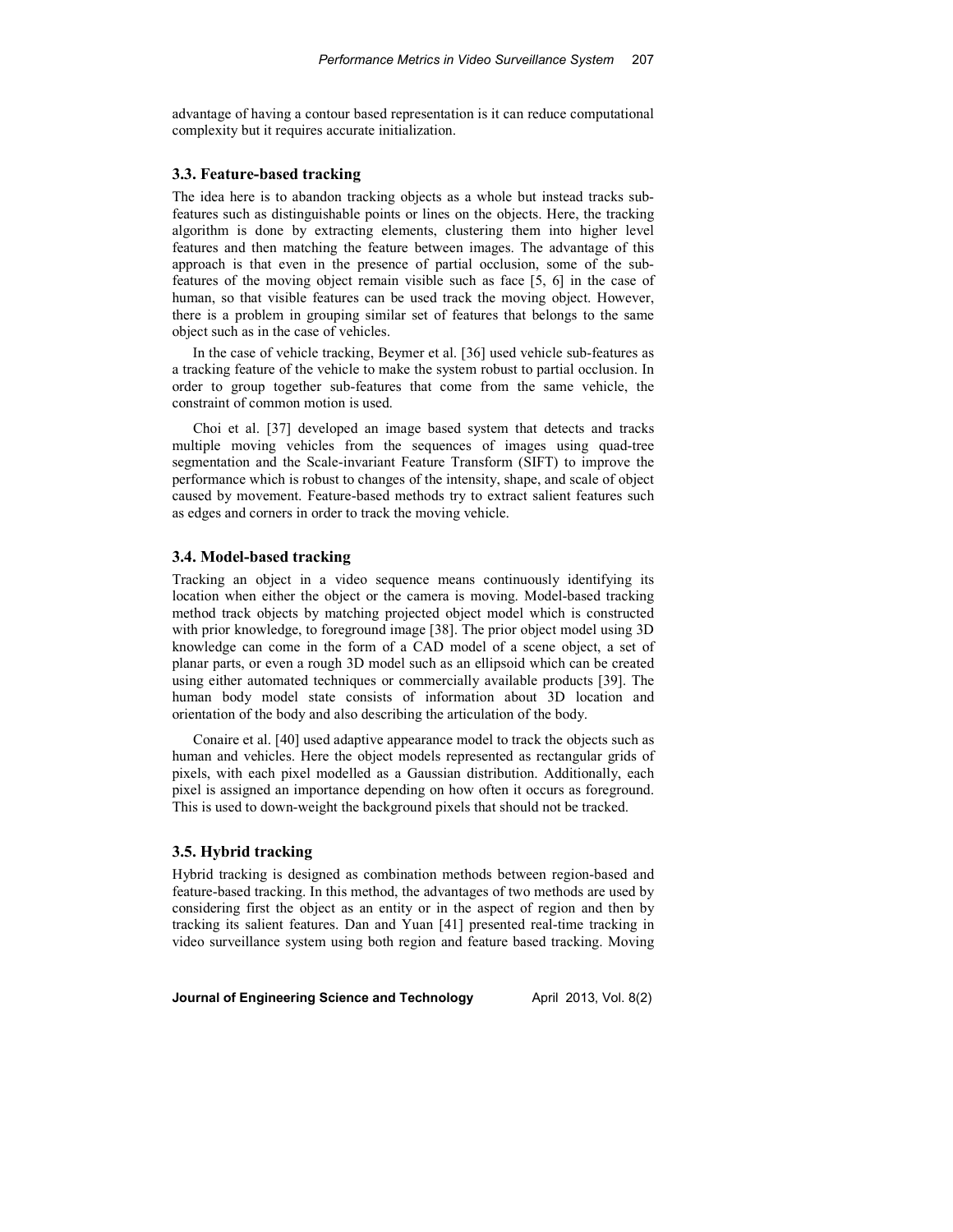#### 208 *A. M. Ibrahim et al.*

object is detected through foreground detection. Then, three features of each moving objects such as centroid, area, and average luminance are extracted. At last, the similarity function is applied to tracking. This method has good performance under dynamic scene for real-time tracking such as in different lighting and weather conditions.

Lin et al. [42] proposed a robust region and feature-based tracking algorithm with plentiful features to track objects continuously with occlusion or splitting events. Adaptive background reconstruction technique is used to handle with environmental changes and to obtain effective results of objects extraction.

Besides the methods that described in above, there are some other approaches that can be used for object tracking. Colour-based methods can track individual persons separated from a group even though they have changed motion directions before the separation. Human can be easily tracked using this method because a human is characterized by the statistics of few most significant colour features from his or her body. Li et al. [43] proposed a method for tracking persons based on the principal colours of human objects. First, an efficient human object representation method, principal colour representation (PCR), is proposed. Then, in order to track human objects, similarity measures for object matching based on PCR are introduced. These similarity measures could be used to evaluate the matching between two individuals as well as visual evident of an individual in a group. Colour based tracking is good; however, it is very sensitive when the persons wear similar colour clothes.

Li et al. [44] extend the works in [43] by presenting dominant colour histogram (DCH) for object modelling, where the dominant colours are selected by a distance measure. Here the DCH is integrated into an efficient sequential tracking algorithm for tracking multiple objects through crowds. The method is efficient and robust for tracking multiple objects (*≥*3) in complex occlusion for real time surveillance systems.

Recently, You et al. [6] presented a tracking algorithm by combining feature (face) and also colour histogram to track the feature. Colour histogram is used as the second feature, the tracking feature. Objects are represented as blobs and then the colour histograms in the blobs differentiate objects in a video and dynamically updated based on the subject identity.

# **4. Algorithms and Filters for Tracking Multiple Objects 4.1. Multiple hypotheses tracking (MHT)**

There are also some other algorithm and filters that can be utilized as approaches to track the objects. The Multiple Hypotheses Tracking (MHT) is a tracking method where alternative data association hypotheses are generated whenever an occluded scene arises while tracking multiple objects. According to Yilmaz et al. [30], the Multiple Hypothesis Tracking (MHT) algorithm has several advantages such as it maintains several hypotheses for each object at each time frame. The algorithm has the ability to track objects entering the scene and terminate tracks for objects exiting the scene. It can also handle occlusions by tracking continuously even if some of the measurements from an object are missing. For each hypothesis, a prediction of each object's position in the next frame is made.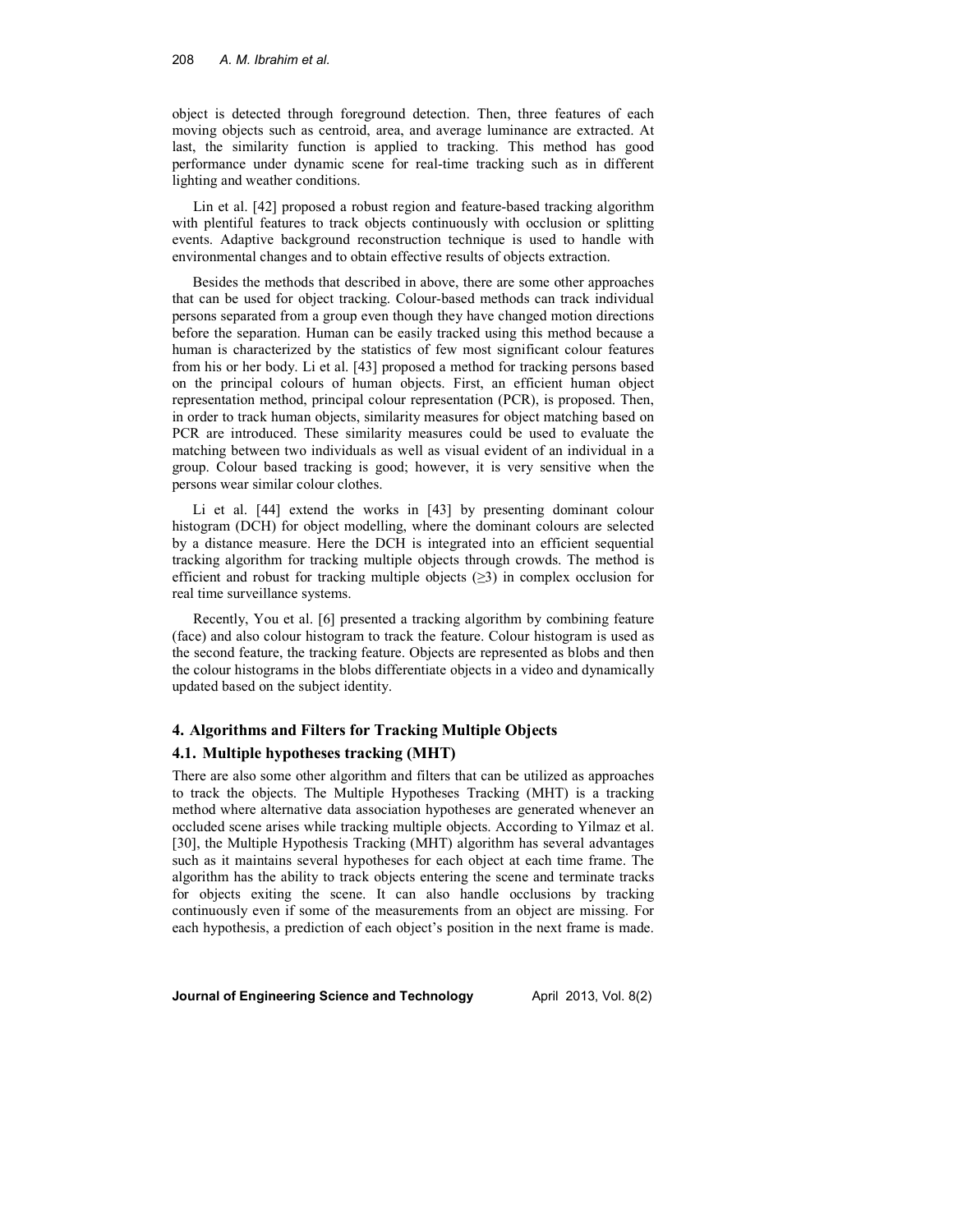The predictions are then compared with actual measurements by evaluating a distance measure.

Polat et al. [45] presented object tracking method by combining MHT algorithm with Hausdorff matching algorithm to organize individual edges into objects given their two-dimensional models. The combined technique provides a probabilistic tracking framework which is able of tracking complex objects in messy background in video surveillance system.

## **4.2.Kalman filter**

The Kalman filter is a set of mathematical equations that provides an efficient computational means to estimate the state of a process of past, present, and even future states. Kalman filter assumes the states are in Gaussian distribution. To use Kalman filter for object tracking, the motion of the object is assumed to be almost constant over frames. Robert [46] proposed night time vehicles tracking using Kalman filter which is associated with a reasoning module. Here, the vehicle detection consists of detecting its two headlights. Headlights are detected by looking for bright masses of pixels in the region of interest. Feature-based tracker is used here to tracks a vehicle as a line by incorporating a simple Kalman filter into the system as a prediction mechanism. The proposed method gives good results for objects tracking, but it also computationally expensive by performing minimum rate of 12 fps only.

# **4.3.Probabilistic data association filter**

The Probabilistic Data Association Filter (PDAF) is an extension of the Kalman filter that uses a Bayesian approach to update the state when there is a single target and possibly no measurements or multiple measurements due to noise. The PDAF consists of the two main blocks which are data association and track update. Cheng and Hwang [47] proposed mechanism based on Kalman filtering and modified Probabilistic Data Association method to enhance its performance and make it more suitable for vision-based systems.

#### **4.4.Particle filter**

The particle filter is a sequential Monte Carlo algorithm which is a sampling method for approximating a distribution that makes use of its temporal structure. Particle filters are suboptimal filters. They perform sequential Monte Carlo (SMC) estimation based on a point mass representation of probability densities. Here the distribution are  $P(x_t|z_{0:t})$  where  $x_t$  is the unobserved state at time t, and  $z_{0:t}$ is the sequence of observations from time 0 to time *t*.

Particle Filter can be used for tracking single and multiple objects. It is a hypothesis tracker that approximates the filtered posterior distribution by a set of weighted particles. It weights particles based on a likelihood score and then propagates these particles according to a motion model.

Wang et al. [48] presented a multi-feature fusion model based on a particle filter for moving object tracking. Here, the authors extract multiple feature information which is colour and edge orientation information in a particle filter to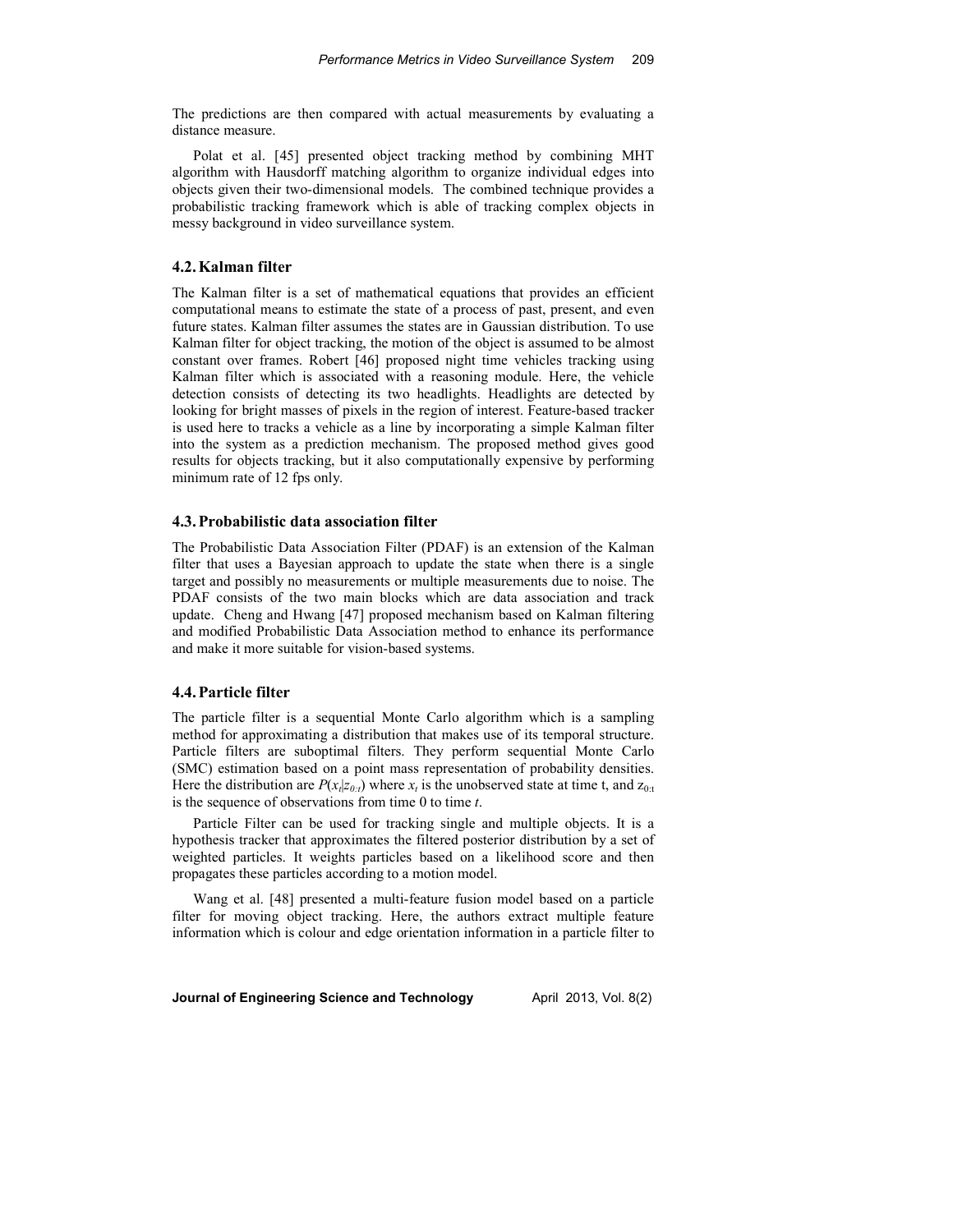achieve better tracking performance. Yang et al. [49] also used particle filter to the tracked objects using colour and edge orientation histogram features.

Xiong and Debrunner [50] proposed vehicles tracking by integrating shape and colour feature in a particle filter. Here, the particle filter perform Sequential Monte Carlo sampling method to achieve good tracking results that robust to partial occlusion, illumination change, significant clutter, target scale variations, rotations in depth and similar background colours by integrating shape and colour features.

There are also extended versions of particle filter that can be used to achieve better tracking results. Rao-Blackwellized Particle Filter is one of an extension of the particle filter. Sarkka et al. [51] presented Rao-Blackwellized (RB) particle filtering to track the multiple objects and also the births and deaths of the targets are modelled as hidden stochastic processes, which are observed through the measurements. Here, RB is used to reduce the computational cost of a multi target Monte Carlo filter.

Zhai and Yeary [52] used new algorithm for particle filter which is multiple model particle filtering which use single dynamic model, the new algorithm uses a switching state space model and a jump Markov process to approximate the true target dynamics unlike other multiple object tracking methods. Ryu and Huber [53] introduced extension to the particle filter algorithm for tracking multiple objects by presenting an approach that instantiates separate particle filters for each object and explicitly handles partial and complete occlusion for nontransparent objects that can successfully instantiate and remove filters of objects that enter or leave the scene.

#### **4.5. Probability hypothesis density (PHD) filter**

The probability hypothesis density (PHD) filter is used as a computationally efficient algorithm to propagates the first order moment of the multi-target posterior (instead of the full posterior) to reduce the growth in complexity with the number of targets from exponential to linear. The PHD filter also can be used to compensate for miss-detections and to remove noise and clutter. Nam Trung Pham et al. [54] presented a method for tracking multiple objects from video data using probability hypothesis density filter on colour measurements. Maggio et al. [55] proposed a multi-target tracking algorithm based on the Probability Hypothesis Density (PHD) filter and data association using graph matching. The proposed algorithm has the capability to remove non persistent clutter, filter missdetections, and improves the robustness of the tracker to clutter by verifying the coherence of consecutive sets of detections, without significantly increasing the complexity of the overall algorithm.

There are some other approaches for object tracking. Yu et al. [56] presented variation of expectation maximization (EM) algorithm as a solution for multi-target tracking with an efficient data association computation. Youssef et al. [57] used discrete wavelet transform to detect and track multiple moving objects and exploited objects' colour and spatial information to recognize the moving objects.

Table 2 provides the analysis in 22 papers that were published on multiple object tracking. The survey shows the increasing research on the multiple objects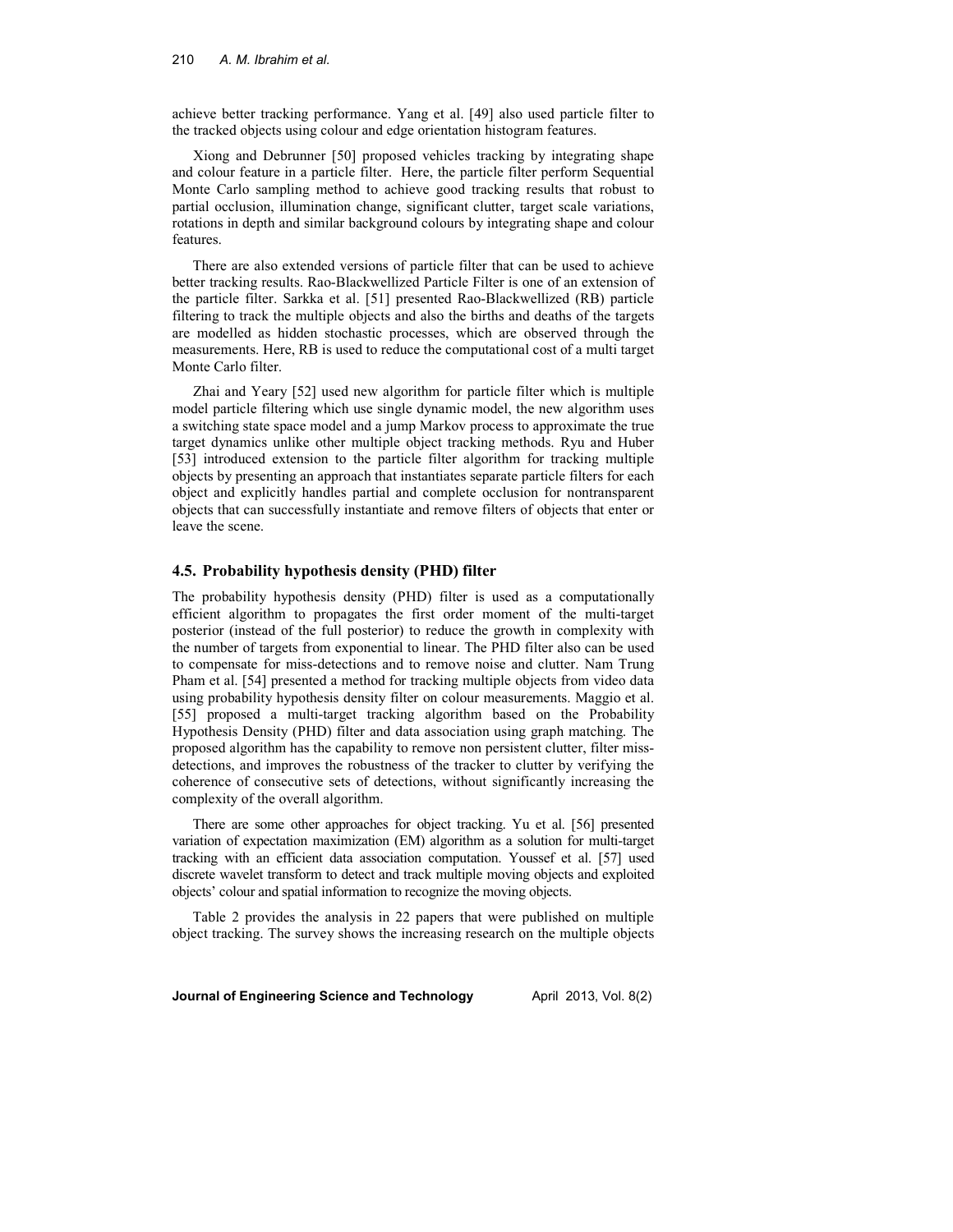tracking by using different methods especially to solve the crowded and occluded scenes as in Fig. 4. The percentage increases more than 50% from 2007-2010 compared to from 2003-2006. The researchers trying to perform the multiple objects tracking that can be used in real time surveillance system with less computation time (higher frame per second, fps) and continuously detect and track the objects (humans and vehicles) in any environment (indoor and outdoor) even in completely occluded and crowded scenes.



**Fig. 4. Number of Papers Published on Occluded and Crowded Scenes in Multiple Object Tracking.**

# **5. Conclusions**

In this survey, an overview of the pre-processing steps for moving object detection and multiple objects tracking has been reviewed. As for the detection of moving objects, it involves background modelling and foreground segmentation. Three techniques for foreground segmentation are addressed; background subtraction, temporal differencing, and optical flow. We have discussed five general approaches to track the moving objects; region based, active-contour based, feature based, model based, and hybrid which is combination of region based and future based. We also have reviewed the mathematical tools that can be included in tracking multiple objects to solve the occluded and natural busy scenes in surveillance systems.

Most current automated video surveillance systems can process video sequence and perform object detection and segmentation, and also object tracking. However, in practice, even the best methods suffer such failures all too often, for example because the motion is too fast, a complete occlusion occurs, or simply because the target object moves momentarily out of the field of view. The adaptive background modelling and reliable method in tracking multiple moving objects is needed in order to achieve real time surveillance systems. Hence, to achieve this purpose, many problems such as object appearance changes, background clutter, partial occlusion and temporal lost should be well addressed and solved.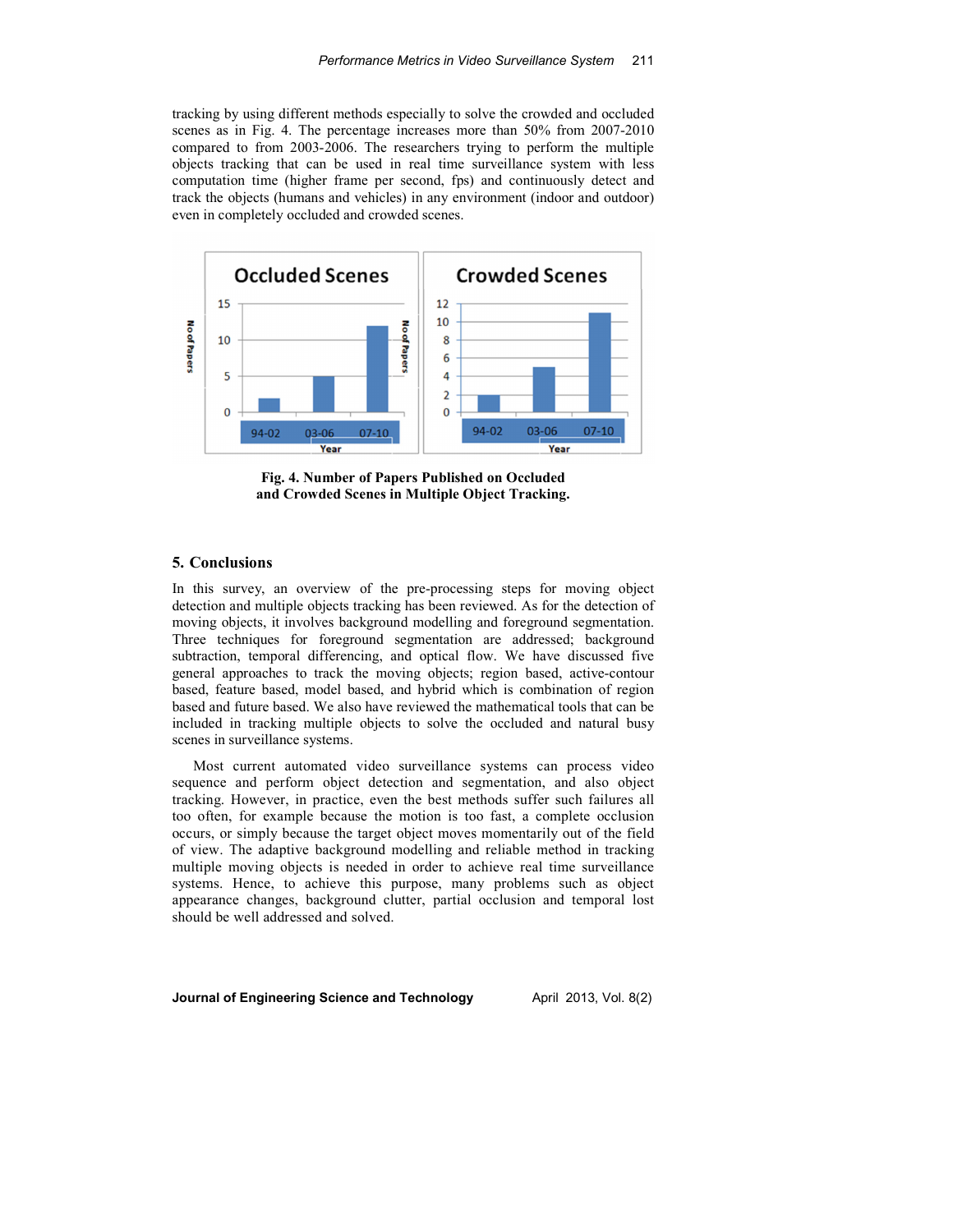| Year | <b>Techniques</b>                                                                                                                 | H | V | 0 | I | $\mathbf C$ | <b>OC</b> | Ref.               |
|------|-----------------------------------------------------------------------------------------------------------------------------------|---|---|---|---|-------------|-----------|--------------------|
| 10   | Discrete wavelet transform                                                                                                        | Y | N | Y | Ÿ | Y           | Y         | $[57]$             |
| 10   | Feature based tracking, feature face, kernel<br>tracker.                                                                          | Y | N | N | Y | N           | Y         | $[5]$              |
| 09   | Head light detection, feature based and<br>appearance based classifier and Kalman Filter<br>for tracking.                         | N | Y | Y | N | Y           | Y         | $[46]$             |
| 09   | Feature based tracking, feature face, body<br>colour histogram                                                                    | Y | N | N | Y | Y           | Y         | [6]                |
| 08   | Expectation maximization (EM) algorithm                                                                                           | Y | N | N | Y | Y           | Y         | $[56]$             |
| 08   | Color based tracking, Dominant colour<br>histogram, combination of directed acyclic<br>graphs (DAGs) and depth order for tracking | Y | Y | Y | Y | Y           | Y         | $[44]$             |
| 08   | Feature based tracking, Color and edge feature,<br>Particle filter for tracking                                                   | N | Y | Y | N | Y           | Y         | [48]               |
| 07   | Region based tracking, Color histogram<br>matching.                                                                               | Y | Y | Y | Y | Y           | Y         | $\lceil 31 \rceil$ |
| 07   | Kalman filtering and modified Probabilistic<br>Data Association                                                                   | N | Y | Y | N | Y           | Y         | $[47]$             |
| 07   | Probability hypothesis density (PHD), Feature<br>Color                                                                            | Y | N | Y | Y | Y           | Y         | $[54]$             |
| 07   | Probability hypothesis density (PHD) and<br>graph matching                                                                        | Y | Y | Y | Y | Y           | Y         | $[55]$             |
| 07   | Feature based tracking, Quad tree<br>segmentation, Scale invariant feature transform<br>(SIFT)                                    | N | Y | Y | N | Y           | Y         | $[37]$             |
| 07   | Region and Feature based tracking, centroid,<br>area and average luminance feature, similarity<br>function                        | Y | N | Y | Y | N           | N         | [41]               |
| 06   | Region and Feature based tracking, region<br>matching (1 to 1, splitting and merging<br>matching)                                 | Y | Y | Y | N | Y           | Y         | $[42]$             |
| 06   | Model based tracking, structure preserving<br>SUSAN noise filtering, day and night time<br>tracking.                              | Y | Y | Y | N | Y           | N         | [40]               |
| 06   | Contour based tracking, Hidden Markov Model<br>(HMM), unscented Kalman filter, feature face                                       | Y | N | N | Y | N           | N         | $[35]$             |
| 05   | Feature based tracking, Color and edge feature,<br>Particle filter for tracking                                                   | Y | N | Y | Y | Y           | Y         | [49]               |
| 05   | Region based tracking, Kalman filtering,<br>Elastic matching                                                                      | Y | N | N | Y | N           | Y         | $[32]$             |
| 04   | Color and edge shape feature, Monte Carlo<br>filter based tracking                                                                | N | Y | Y | N | Y           | Y         | $[50]$             |
| 03   | Color based tracking, Principal Color of<br>human, asymmetric similarity matching, spatial<br>distance for tracking               | Y | N | N | Y | Y           | Y         | $[43]$             |
| 97   | Feature based tracking, Vehicle sub feature,<br>DSP chips                                                                         | N | Y | Y | N | Y           | Y         | [36]               |
| 94   | Contour based tracking, shape model, Kalman<br>Filter                                                                             | Y | N | Y | Y | N           | N         | $[34]$             |

# **Table 2. Analysis in Multiple Object Tracking as Stated in the Respective Papers.**

H: Include Human tracking, V: Include Vehicle tracking, O: Dataset include outdoor environment,

I: Dataset include indoor environment, C: Dataset include crowded scenes (≥ 3 objects),

OC: Dataset include Partially Occluded Objects or Completely Occluded Objects.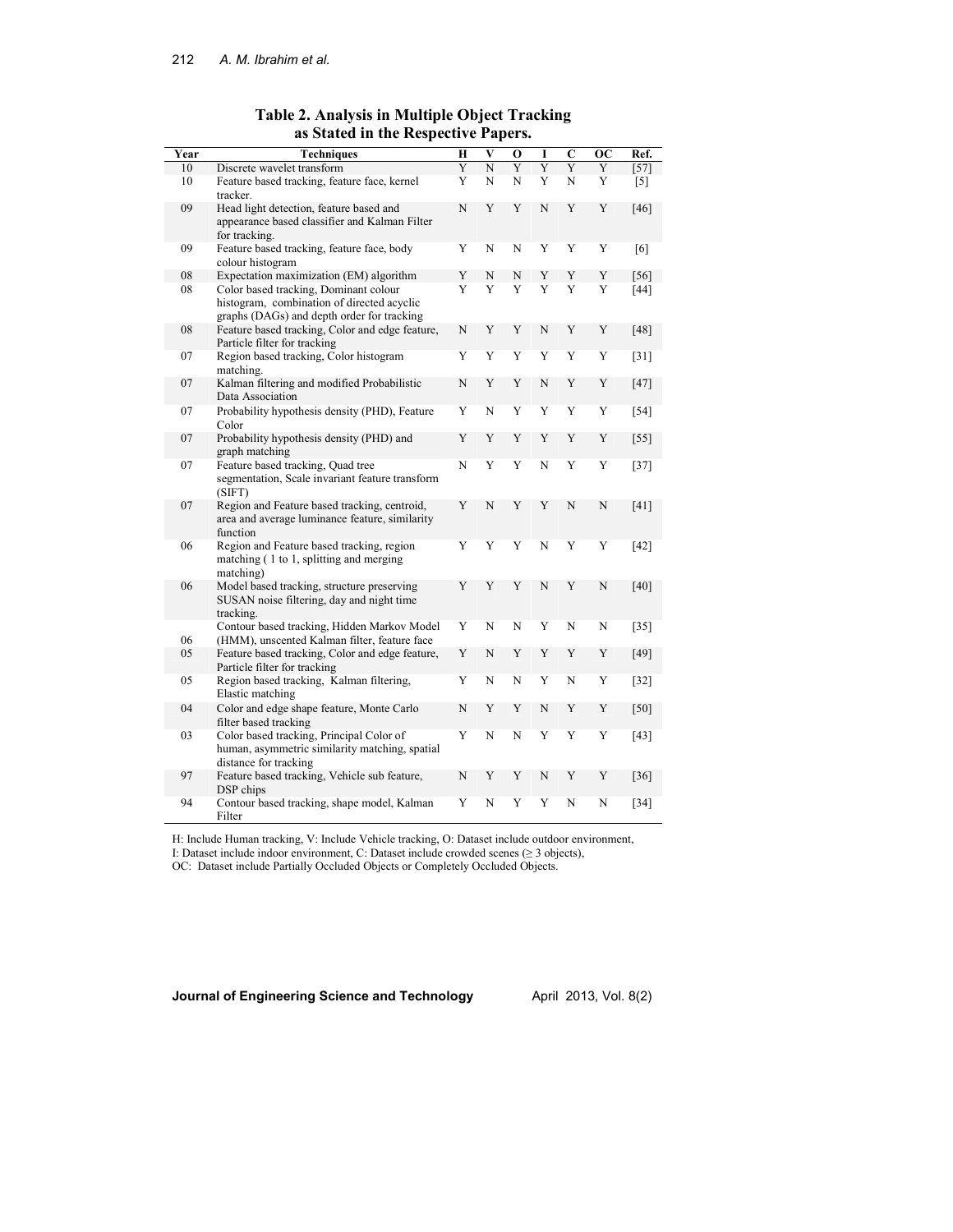# **References**

- 1. Glasl, H.; Schreiber, D.; Viertl, N.; Veigl, S.; and Fernandez, G. (2008). Video based traffic congestion prediction on an embedded system. *11th International IEEE Conference on Intelligent Transportation Systems, ITSC 2008*, 950-955.
- 2. Chen, J.; Li, Y.; and Liu, D. (2009). The computer aided emergency management system for highway tunnels. *International Conference on Measuring Technology and Mechatronics Automation, ICMTMA 09*, 903-906.
- 3. Zengqiang, M.; Guosheng, G.; Wanmin, S.; and Yan, Y. (2008). Wireless monitoring system of vehicle overspeed on freeway based on GPRS. *27th Chinese Control Conference, CCC 2008,* 550-553.
- 4. Wu, X.; Ou, Y.; Qian, H.; and Xu, Y. (2005). A detection system for human abnormal behaviour. *IEEE/RSJ International Conference on Intelligent Robots and Systems, IROS 2005*, 1204- 1208.
- 5. Xiaoyan, D.; Ya, Z.; Wei, W.; Zhuo, W.; and Zhihua, W. (2010). A robust multiple object tracking algorithm under highly occlusion. *Seventh International Conference on CGIV*, 5-8.
- 6. You, W.; Jiang, H.; and Li, Z.-N. (2009). Real-time multiple object tracking in smart environments. *IEEE International Conference on ROBIO*, 818- 823.
- 7. Cucchiara, R.; Grana, C.; Patri, A.; Tardini, G.; and Vezzani, R. (2004). Using computer vision techniques for dangerous situation detection in domotic applications. *Proceedings IEE Workshop on Intelligent Distributed Surveillance Systems, London*, 1-5.
- 8. Micheloni, C.; Foresti, G.L.; and Snidaro, L. (2003). A co-operative multicamera system for video-surveillance of parking lots. *Intelligent Distributed Surveillance Systems Symposium by the IEE, London*, 21-24.
- 9. Huwer, S.; and Niemann, H. (2000). Adaptive change detection for real-time surveillance applications. *Proceedings Third IEEE International Workshop on Visual Surveillance*, 37-46.
- 10. Christof, R.; Olaf, M.; and Harald, K. (1995). Adaptive background estimation and foreground detection using Kalman-filtering. *Proceedings of the International Conference on recent Advances in Mechatronics, ICRAM 1995*, 193-199.
- 11. Gao, D.; Zhou, J.; and Xin, L. (2001). A novel algorithm of adaptive background estimation. *Proceedings 2001 International Conference on Image Processing*, 2, 395-398.
- 12. Grimson W.E.L.; Stauffer C.; Romano R.; and Lee, L. (1998). Using adaptive tracking to classify and monitor activities in a site. *Proceedings of IEEE Conference on Computer Vision and Pattern Recognition*, 22-31.
- 13. Al Najjar, M.; Ghosh, S.; and Bayoumi, M. (2009) A hybrid adaptive scheme based on selective Gaussian modeling for real-time object detection. *IEEE International Symposium on Circuits and Systems*, 936-939.
- 14. http://homepages.inf.ed.ac.uk/rbf/CAVIARDATA1/
- 15. Stauffer, C.; and Grimson, W.E.L. (1999). Adaptive background mixture models for real-time tracking. *IEEE Computer Society Conference on Computer Vision and Pattern Recognition*, 2, 246-252.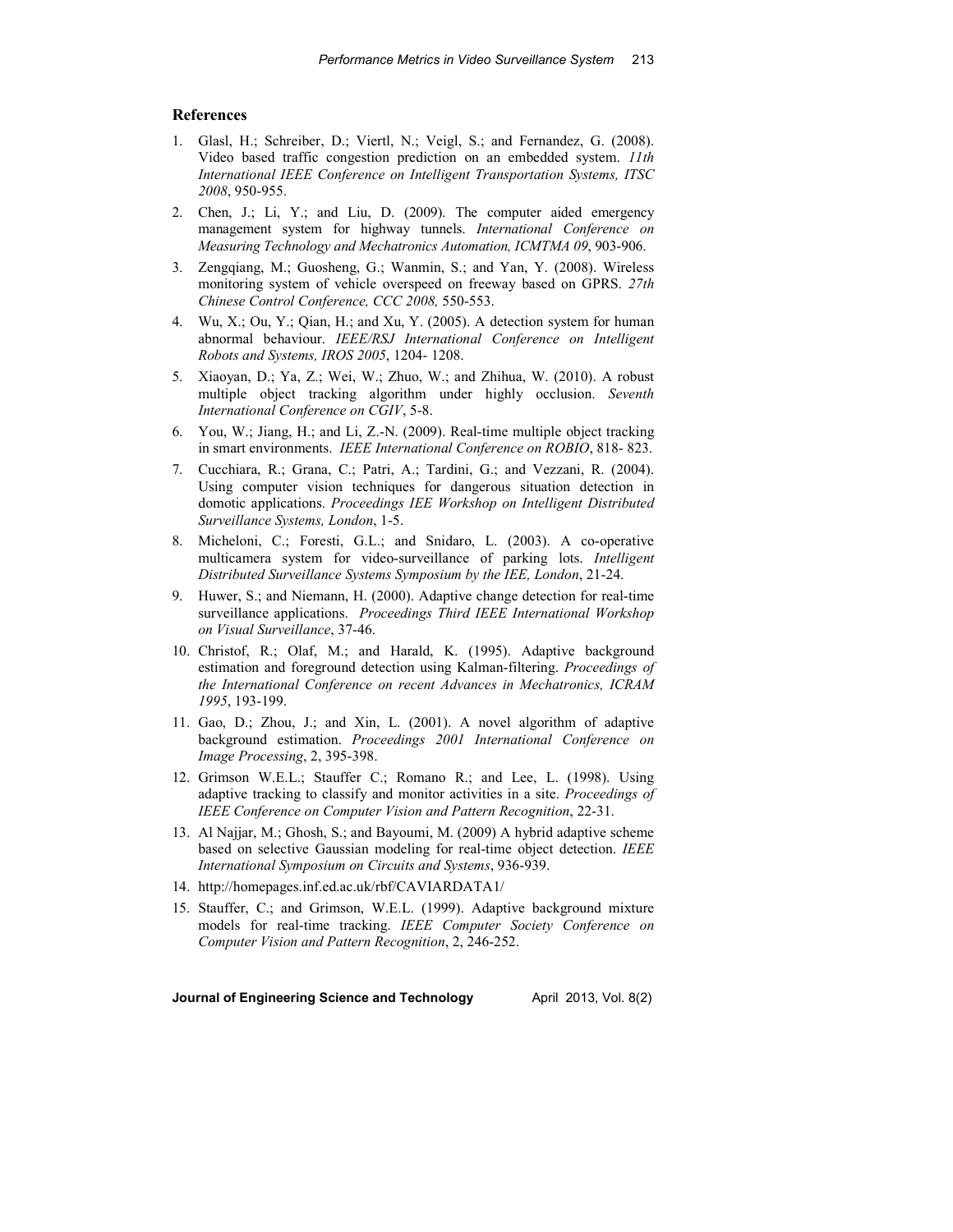- 16. Wren, C.; Azarbayejani, A.; Darrell, T.; and Pentland, A. (1997). Pfinder: real-time tracking of the human body. *IEEE Transactions on Pattern Analysis and Machine Intelligence*, 19(7), 780-785.
- 17. Tiehan Lv.; Ozer, B.; and Wolf, W. (2004). A real-time background subtraction method with camera motion compensation. *IEEE Proceedings of International Conference on Multimedia and Exhibition*, 1, 331-334.
- 18. Lipton, A.J.; Fujiyoshi, H.; and Patil, R.S. (1998). Moving target classification and tracking from real-time video. *Proceedings 4th IEEE Workshop on Applications of Computer Vision*, 8-14.
- 19. Rahim, H.A.; Sheikh, U.U.; Ahmad, R.B.; Zain, A.S.M.; and Ariffin, W.N.F.W. (2010). Vehicle speed detection using frame differencing for smart surveillance system.  $10^{th}$  *International Conference on Information Sciences Signal Processing and their Applications (ISSPA)*, 630-633.
- 20. Fujiyoshi, H.; Komura, T.; Eguchi, I.; and Kayama, K. (2006). Road Observation and Information Providing System for Supporting Mobility of Pedestrian. *IEEE International Conference on Computer Vision Systems*, 37- 44.
- 21. Zhang, T.; Liu, Z.; Lian, X.; and Wang, X. (2010). Study on moving-objects detection technique in video surveillance system. *IEEE Conference on Chinese Control and Decision Conference (CCDC),* 2375- 2380.
- 22. Yoo, Y.; and Park, T.-S. (2008). A moving object detection algorithm for smart cameras. *IEEE Computer Society Conference on Computer Vision and Pattern Recognition Workshops (CVPRW)*, 1-8.
- 23. Li, L.; and Leung, M.K.H. (2001). Fusion of two different motion cues for intelligent video surveillance. *Proceedings of IEEE International Conference on Electrical and Electronic Technology*, *TENCON*, 1, 341-344.
- 24. Li, J.; Nikolov, S.G.; Scott-Samuel, N.E.; and Benton, C.P. (2006). Reliable real-time optical flow estimation for surveillance applications. *The Institution of Engineering and Technology Conference on Crime and Security*, 402 - 407.
- 25. Denman, S.; Fookes, C.; and Sridharan, S. (2009). Improved simultaneous computation of motion detection and optical flow for object tracking. *Digital Image Computing: Techniques and Applications, DICTA '09*, 175-182.
- 26. Andrade, E.L.; Blunsden, S.; and Fisher, R.B. (2005). Characterisation of optical flow anomalies in pedestrian traffic. *The IEE International Symposium on Imaging for Crime Detection and Prevention*, 73- 78.
- 27. Kemouche, M.S.; and Aouf, N. (2009). A Gaussian mixture based optical flow modeling for object detection. *3rd International Conference on Crime Detection and Prevention*, 1-6.
- 28. Zhang, H.-Y. (2010). Multiple moving objects detection and tracking based on Optical flow in polar-log images. *Proceedings of the Ninth International Conference on Machine Learning and Cybernetics*, 3, 1577-1582.
- 29. Li, L.; Huang, W.; Gu, I.Y.-H.; Luo, R.; and Tian, Q. (2008). An efficient sequential approach to tracking multiple objects through crowds for real-time intelligent CCTV systems. *IEEE Transactions on SMC*, 38(5), 1254-1269.
- 30. Yilmaz, A.; Javed, O.; and Shah, M. (2006). Object tracking: A survey. *ACM Computing Surveys*, 38(4), 1-45.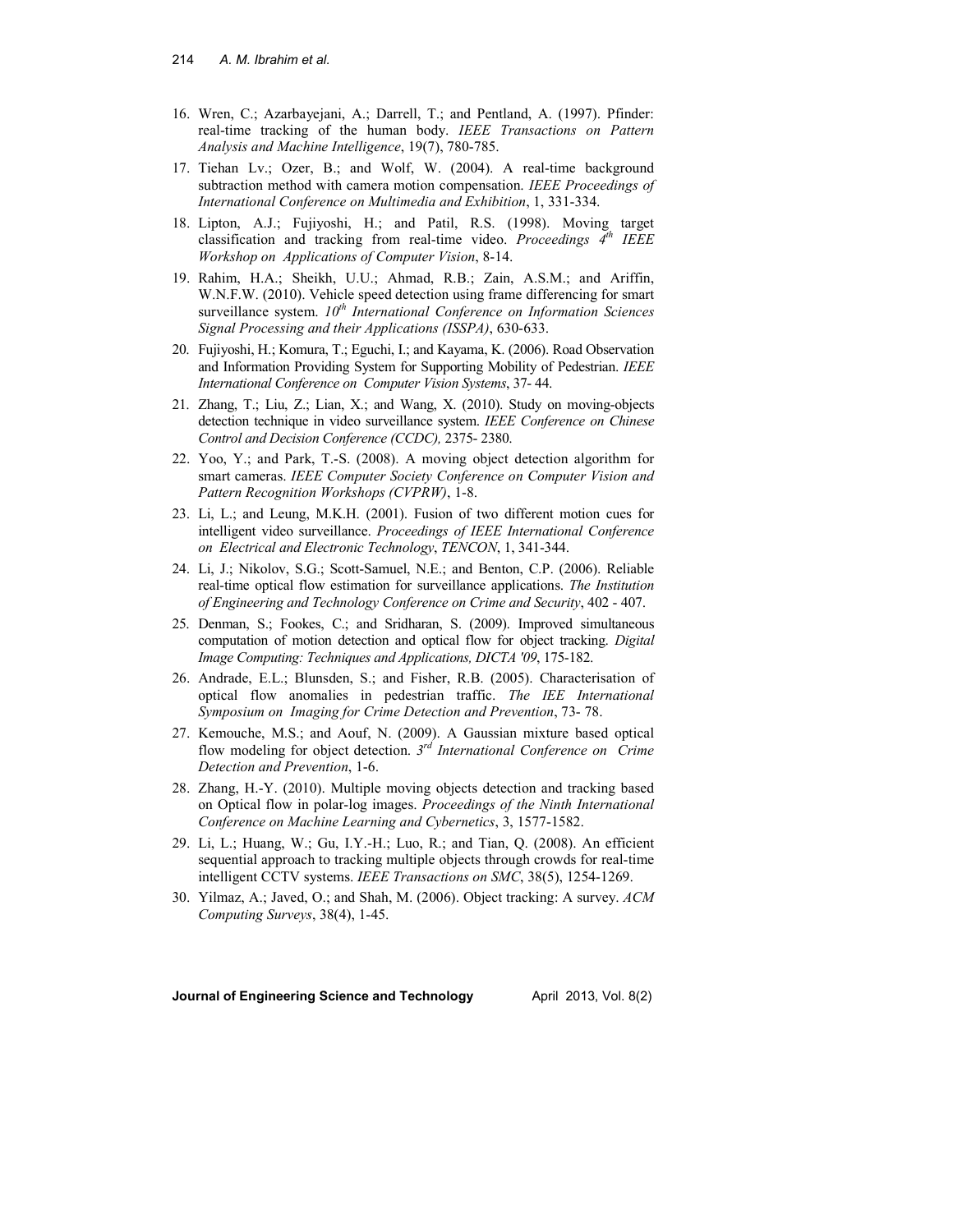- 31. Fang, Y.; Wang, H.; Mao, S.; and Wu, X. (2007). Multi-object tracking based on region corresponding and improved color-histogram matching. *IEEE International Symposium on Signal Processing and Information Technology*, 1-4.
- 32. Luo, X.; and Bhandarkar, S.M. (2005). Multiple object tracking using elastic matching. *IEEE Conference on AVSS*, 123-128.
- 33. Chen, T. (2009). Object tracking based on active contour model by neural fuzzy network. *IITA International Conference on Control*, *Automation and Systems Engineering*, 570-574.
- 34. Baumberg, A.M.; and Hogg, D.C. (1994). An efficient method for contour tracking using active shape models. *IEEE Proceedings Workshop on Motion of Non-Rigid and Articulated Objects*, 194-199.
- 35. Chen, Y.; Rui, Y.; and Huang, T.S. (2006). Multicue HMM-UKF for realtime contour tracking. *IEEE Transactions on Pattern Analysis and Machine Intelligence*, 28(9), 1525-1529.
- 36. Beymer, D.; McLauchlan, P.; Coifman, B.; and Malik, J. (1997). A real-time computer vision system for measuring traffic parameters. *IEEE Proceedings Computer Society Conference on Computer Vision and Pattern Recognition*, 495-501.
- 37. Choi, J.-Y.; Sung, K.-S.; and Yang, Y.-K. (2007). Multiple vehicles detection and tracking based on scale invariant feature transform. *IEEE Conference on Intelligent Transportation Systems*, 528-533.
- 38. Hu, W.; Tan, T.; Wang, L.; and Maybank S. (2004). A survey on visual surveillance of object motion and behaviors. *IEEE Transactions on Systems, Man, and Cybernetics, Part C: Applications and Reviews*, 34(3), 334-352.
- 39. Lepetit, V.; and Fua, P. (2005). Monocular model-based 3D tracking of rigid objects: A survey. *Computer Graphics and Vision*, 1(1), 1-89.
- 40. Conaire, C.O.; O'Connor, N.E.; Cooke, E.; and Smeaton, A.F. (2006). Multispectral object segmentation and retrieval in surveillance video. *IEEE International Conference on Image Processing*, 2381-2384.
- 41. Dan, J.; and Yuan, Y. (2007). A multi-object motion-tracking method for video surveillance. *IEEE Eighth ACIS International Conference on SNPD*, 1, 402-405.
- 42. Lin, C.-T.; Huang, Y.-C.; Mei, T.-W.; Pu, H.-C.; and Hong, C.-T. (2006). Multi-objects tracking system using adaptive background reconstruction technique and its application to traffic parameters extraction. *IEEE International Conference on SMC*, 3, 2057-2062.
- 43. Li, L.; Huang, W.; Gu, I.Y.H.; Leman, K.; and Tian, Q. (2003). Principal color representation for tracking persons. *IEEE International Conference on SMC*, 1, 1007-1012.
- 44. Li, L.; Huang, W.; Gu, I.Y.-H.; Luo, R.; and Tian, Q. (2008). An efficient sequential approach to tracking multiple objects through crowds for real-time intelligent CCTV systems. *IEEE Transactions on SMC*, 38(5), 1254 -1269.
- 45. Polat, E.; Yeasin, M; and Sharma, R. (2002). Multiple complex object tracking using a combined technique. *IEEE Proceedings 16th International Conference on Pattern Recognition*, 2, 717-720.